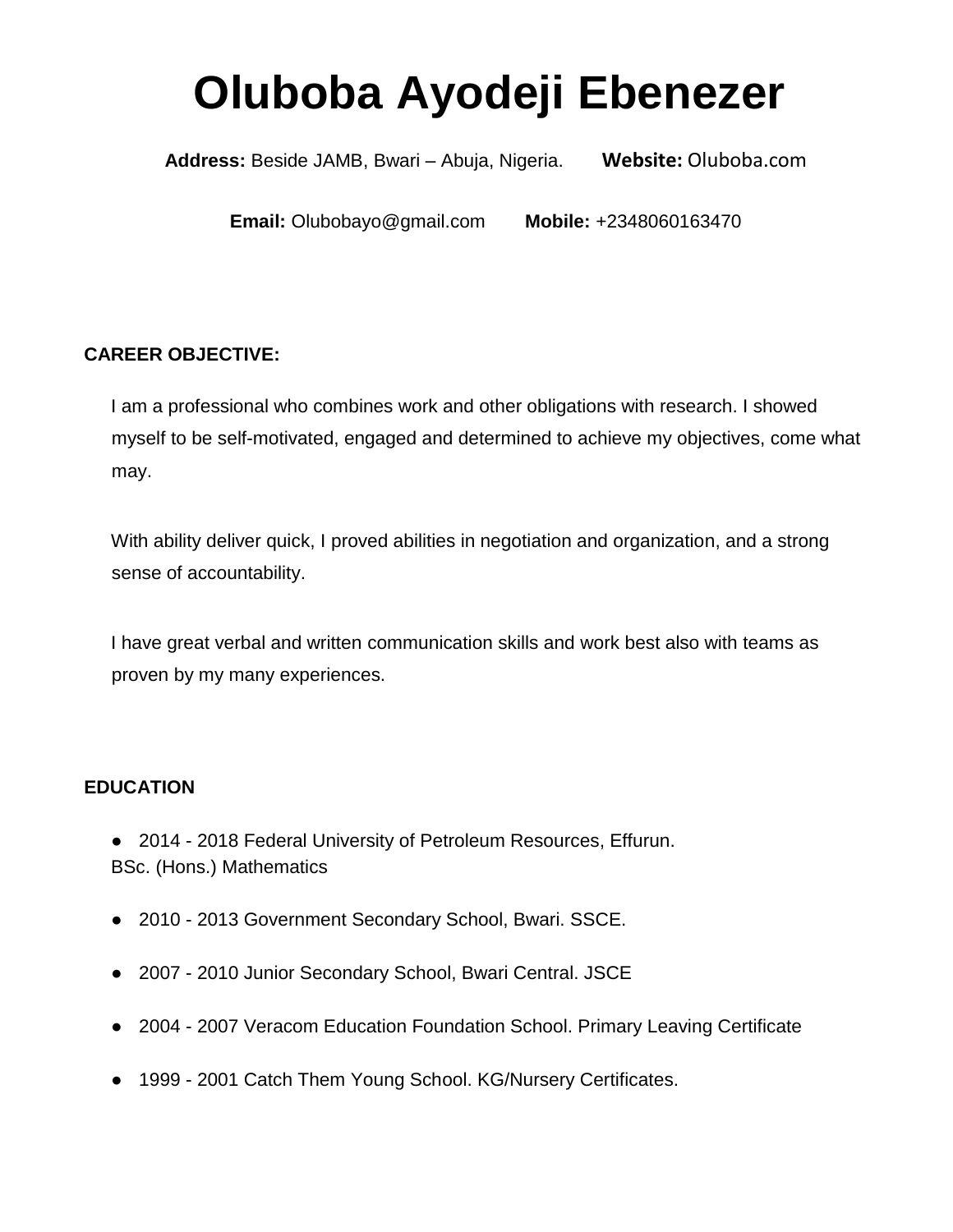#### **WORK EXPERIENCE:**

**Ecommerce Specialist, Oluboba Inc, Abuja November 2021 – Present •** Maintaining website, and publishing articles and optimizing SEO traffic.

**Marketing Officer, Salistech Limited, Abuja. August 2021 – October 2021.** • Planned and executed entire company's marketing plan for successful products launch.

**Marketing Administrator,** Stratford College, Abuja. March 2021 – March 2021,

Raised Twitter engagement by 3600% and Email open rate by 54% without ads.

**Digital Marketer,** Avedok Group, Delta. December 2018 – December 2020. Designed and managed eCommerce website to load in 0.9 seconds or less.

## **FELLOWSHIPS:**

- 2019 2020, Agro Allied CDS Groups
- 2016 2020, Tertiary Education Trust Entrepreneurs.
- 2015 2018 FUPRE Prayer Network.
- 2014 2018 National Association of Mathematics and Computer Science Student.
- 2014 2018 Redeemed Christian Fellowship.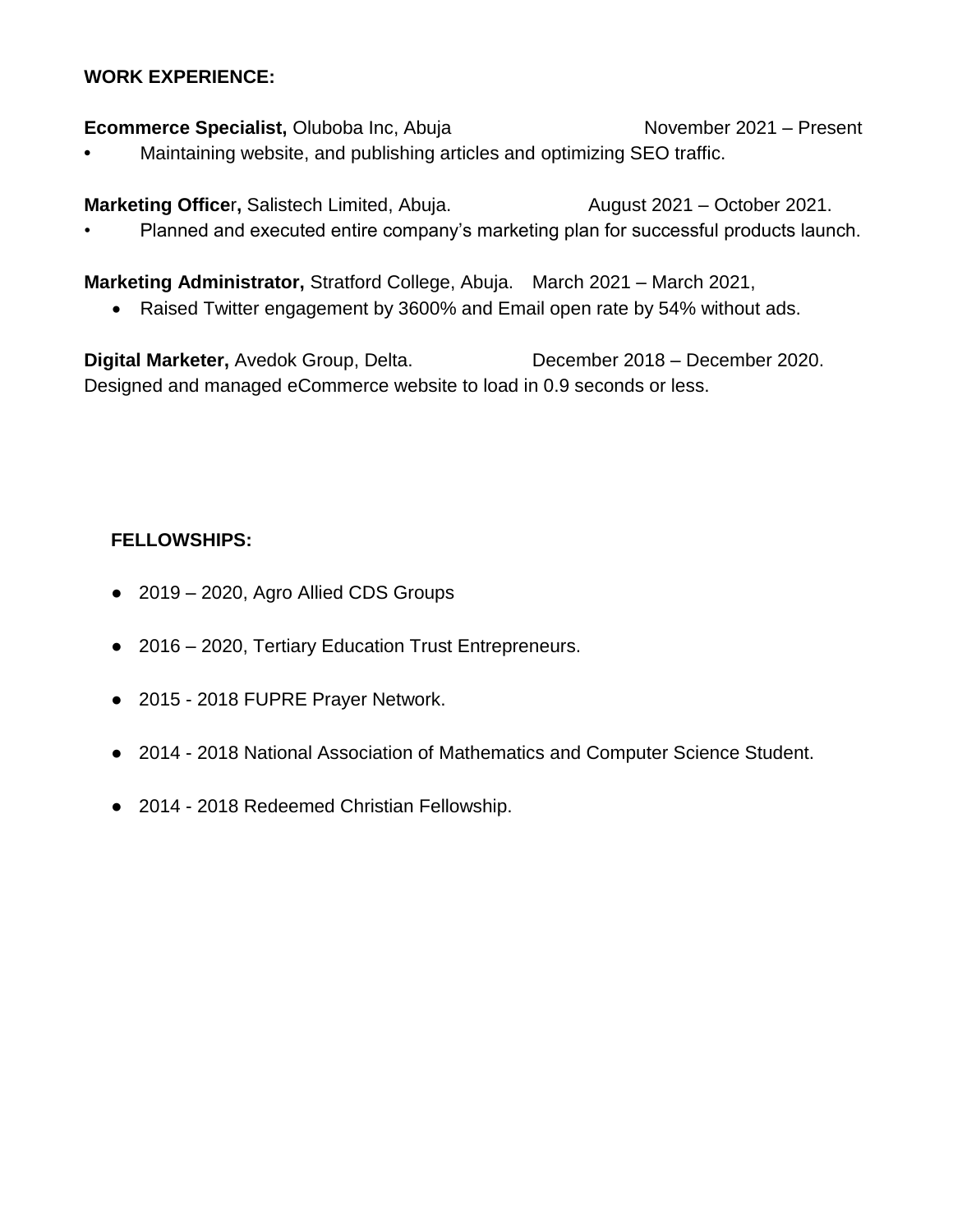#### **HONORS AND AWARDS:**

- June 2020 Certificate of Recognition/Appreciation, Federal Ministry of Humanitarian Affairs, Disaster Management and Social Development/National Youth Service Corps.
- July 2019 Professional Diploma in Human Resource Management, CHEYBIS.
- June 2019 Professional Diploma in Project Management Professional, CHEYBIS.
- April 2019 Professional Diploma in Health Safety and Environment, CHEYBIS.
- August 2018 Most Committed Worker for Publicity Department, RCFFUPRE.
- August 2018 Most Outstanding Final Year Student, RCFFUPRE.
- March 2017 Certificate of Completion, AutoCAD, CADD CENTRE.

## **PRESENTATIONS**

- January 2021 Business Owners Special Summit, **Scaling Your Business Using the Top Three Secrets of Ecommerce**
- October 2018 Federal University of Petroleum Resources, Effurun. **" Shooting Method for Solving Second Order Linear Two Point Boundary Value Problems".**
- April 2018 National Mathematical Centre, **"National Mathematics Competition For University Students"** .
- February 2018 Department of Mathematics and Computer Science, Federal University of Petroleum Resources, Effurun. **" Mathematical Programming: Programming with Matlab and R"** .
- March 2016 Federal University of Petroleum Resources, Effurun. **"Inductive Method As A Call For Caution In Scientific Method Of Research"**.
- July 2015 Federal University of Petroleum Resources, Effurun. **"The People of Northern Nigerian and their Culture in Pre-colonial Times".**